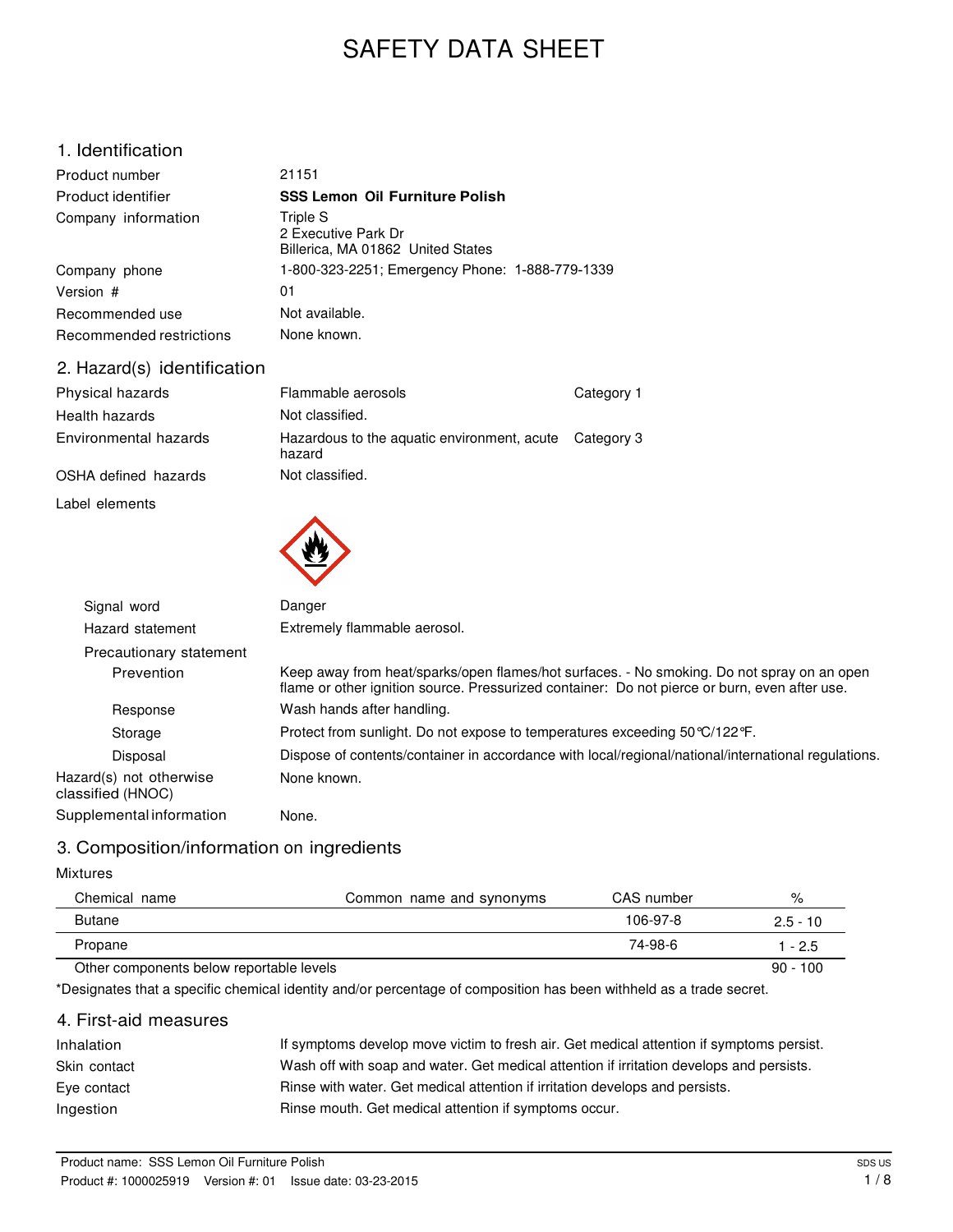Most important symptoms/effects, acute and delayed Indication of immediate medical attention and special treatment needed Direct contact with eyes may cause temporary irritation. Provide general supportive measures and treat symptomatically. General information Ensure that medical personnel are aware of the material(s) involved, and take precautions to protect themselves. 5. Fire-fighting measures Suitable extinguishing media Not available. Unsuitable extinguishing media Specific hazards arising from the chemical Special protective equipment and precautions for firefighters Fire-fighting equipment/instructions Do not use water jet as an extinguisher, as this will spread the fire. Contents under pressure. Pressurized container may explode when exposed to heat or flame. Firefighters must use standard protective equipment including flame retardant coat, helmet with face shield, gloves, rubber boots, and in enclosed spaces, SCBA. Move containers from fire area if you can do so without risk. Containers should be cooled with water to prevent vapor pressure build up. For massive fire in cargo area, use unmanned hose holder or monitor nozzles, if possible. If not, withdraw and let fire burn out. Specific methods Use standard firefighting procedures and consider the hazards of other involved materials. Move containers from fire area if you can do so without risk. Use water spray to cool unopened containers. In the event of fire and/or explosion do not breathe fumes. General fire hazards **Extremely flammable aerosol.** 6. Accidental release measures Personal precautions, protective equipment and emergency procedures Methods and materials for containment and cleaning up Keep unnecessary personnel away. Keep people away from and upwind of spill/leak. Keep out of low areas. Wear appropriate protective equipment and clothing during clean-up. Do not touch damaged containers or spilled material unless wearing appropriate protective clothing. Ventilate closed spaces before entering them. Local authorities should be advised if significant spillages cannot be contained. For personal protection, see section 8 of the SDS. Refer to attached safety data sheets and/or instructions for use. Eliminate all ignition sources (no smoking, flares, sparks, or flames in immediate area). Keep combustibles (wood, paper, oil, etc.) away from spilled material. Stop leak if you can do so without risk. Move the cylinder to a safe and

Environmental precautions Avoid release to the environment. Inform appropriate managerial or supervisory personnel of all

### 7. Handling and storage

Precautions for safe handling Pressurized container: Do not pierce or burn, even after use. Do not use if spray button is missing or defective. Do not spray on a naked flame or any other incandescent material. Do not smoke while using or until sprayed surface is thoroughly dry. Do not cut, weld, solder, drill, grind, or expose containers to heat, flame, sparks, or other sources of ignition. All equipment used when handling the product must be grounded. Do not re-use empty containers. Use only in well-ventilated areas. Wear appropriate personal protective equipment. Avoid release to the environment. Observe good industrial hygiene practices. Conditions for safe storage, including any incompatibilities Level 1 Aerosol.

drains, water courses or onto the ground.

Pressurized container. Protect from sunlight and do not expose to temperatures exceeding 50°C/122 °F. Do not puncture, incinerate or crush. Do not handle or store near an open flame, heat or other sources of ignition. This material can accumulate static charge which may cause spark and become an ignition source. Refrigeration recommended. Store away from incompatible materials (see Section 10 of the SDS). Level 1 Aerosol (NFPA 30B)

open area if the leak is irreparable. Isolate area until gas has dispersed. Prevent entry into waterways, sewer, basements or confined areas. For waste disposal, see section 13 of the SDS.

environmental releases. Prevent further leakage or spillage if safe to do so. Avoid discharge into

### 8. Exposure controls/personal protection

#### Occupational exposure limits

| US. OSHA Table Z-1 Limits for Air Contaminants (29 CFR 1910.1000) |      |                             |
|-------------------------------------------------------------------|------|-----------------------------|
| Components                                                        | Type | Value                       |
| Propane (CAS 74-98-6)                                             | PEL  | $1800$ mg/m $3$<br>1000 ppm |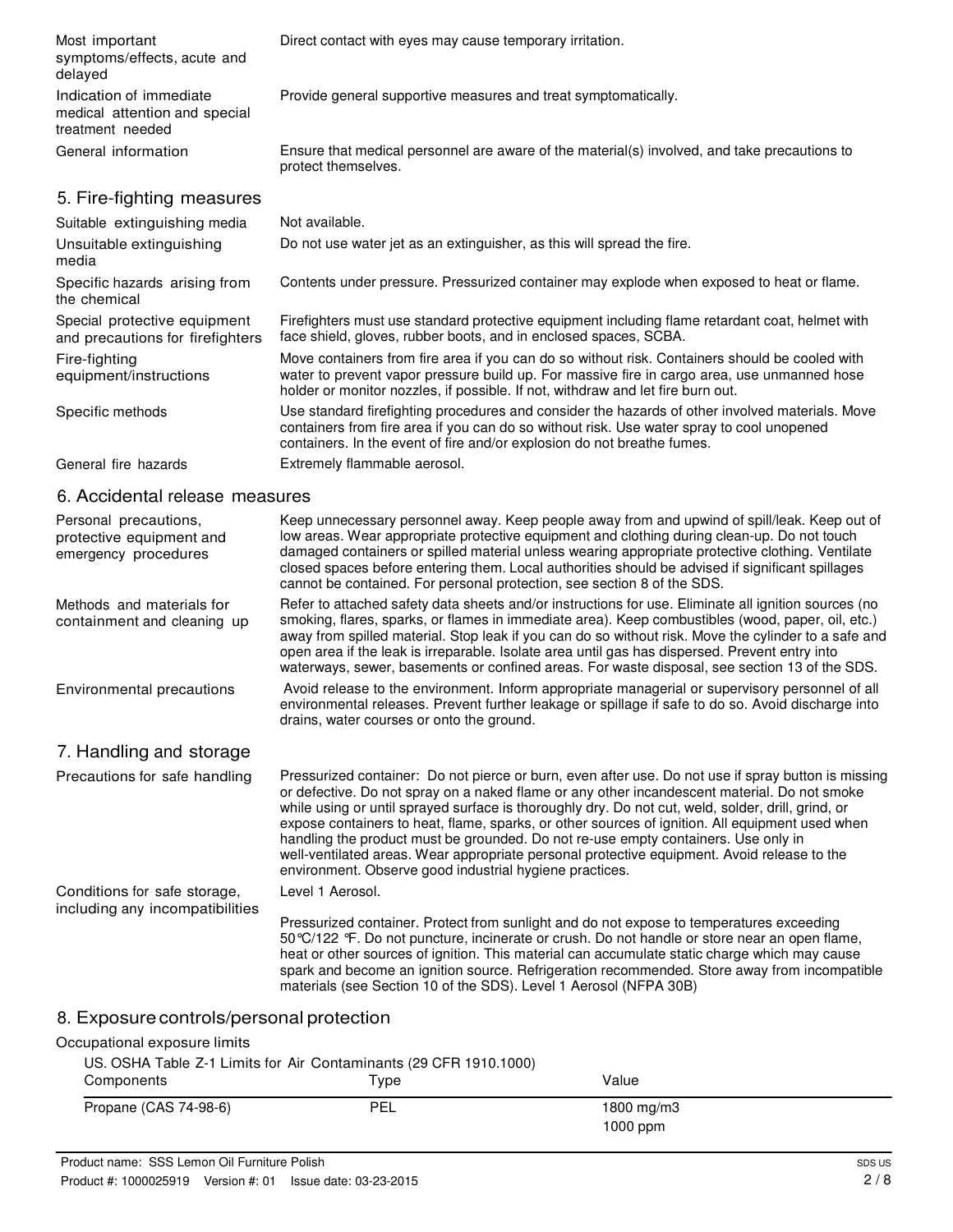| US. ACGIH Threshold Limit Values            |                                                                       |                                                                                                                                                                                                                                                                                                                                                                                                        |
|---------------------------------------------|-----------------------------------------------------------------------|--------------------------------------------------------------------------------------------------------------------------------------------------------------------------------------------------------------------------------------------------------------------------------------------------------------------------------------------------------------------------------------------------------|
| Components                                  | Type                                                                  | Value                                                                                                                                                                                                                                                                                                                                                                                                  |
| Butane (CAS 106-97-8)                       | <b>STEL</b>                                                           | 1000 ppm                                                                                                                                                                                                                                                                                                                                                                                               |
| US, NIOSH: Pocket Guide to Chemical Hazards |                                                                       |                                                                                                                                                                                                                                                                                                                                                                                                        |
| Components                                  | Type                                                                  | Value                                                                                                                                                                                                                                                                                                                                                                                                  |
| Butane (CAS 106-97-8)                       | <b>TWA</b>                                                            | 1900 mg/m3                                                                                                                                                                                                                                                                                                                                                                                             |
|                                             |                                                                       | 800 ppm                                                                                                                                                                                                                                                                                                                                                                                                |
| Propane (CAS 74-98-6)                       | <b>TWA</b>                                                            | 1800 mg/m3                                                                                                                                                                                                                                                                                                                                                                                             |
|                                             |                                                                       | 1000 ppm                                                                                                                                                                                                                                                                                                                                                                                               |
| Biological limit values                     | No biological exposure limits noted for the ingredient(s).            |                                                                                                                                                                                                                                                                                                                                                                                                        |
| Appropriate engineering<br>controls         |                                                                       | Good general ventilation (typically 10 air changes per hour) should be used. Ventilation rates<br>should be matched to conditions. If applicable, use process enclosures, local exhaust ventilation,<br>or other engineering controls to maintain airborne levels below recommended exposure limits. If<br>exposure limits have not been established, maintain airborne levels to an acceptable level. |
|                                             | Individual protection measures, such as personal protective equipment |                                                                                                                                                                                                                                                                                                                                                                                                        |
| Eye/face protection                         | Wear safety glasses with side shields (or goggles).                   |                                                                                                                                                                                                                                                                                                                                                                                                        |
| Hand protection                             | Wear appropriate chemical resistant gloves.                           |                                                                                                                                                                                                                                                                                                                                                                                                        |
| Skin protection                             |                                                                       |                                                                                                                                                                                                                                                                                                                                                                                                        |
| Other                                       | Wear suitable protective clothing.                                    |                                                                                                                                                                                                                                                                                                                                                                                                        |
| Respiratory protection                      | air-supplied respirator.                                              | If permissible levels are exceeded use NIOSH mechanical filter / organic vapor cartridge or an                                                                                                                                                                                                                                                                                                         |
| Thermal hazards                             | Wear appropriate thermal protective clothing, when necessary.         |                                                                                                                                                                                                                                                                                                                                                                                                        |
| General hygiene<br>considerations           | clothing and protective equipment to remove contaminants.             | When using do not smoke. Always observe good personal hygiene measures, such as washing<br>after handling the material and before eating, drinking, and/or smoking. Routinely wash work                                                                                                                                                                                                                |

# 9. Physical and chemical properties

| Appearance                                   |                                            |
|----------------------------------------------|--------------------------------------------|
| Physical state                               | Gas.                                       |
| Form                                         | Aerosol.                                   |
| Color                                        | White.                                     |
| Odor                                         | Citrus                                     |
| Odor threshold                               | Not available.                             |
| pH                                           | 10 - 11 estimated                          |
| Melting point/freezing point                 | Not available.                             |
| Initial boiling point and boiling<br>range   | 212 °F (100 °C) estimated                  |
| Flash point                                  | -156.0 °F (-104.4 °C) Propellant estimated |
| Evaporation rate                             | Not available.                             |
| Flammability (solid, gas)                    | Not available.                             |
| Upper/lower flammability or explosive limits |                                            |
| Flammability limit - lower<br>(% )           | Not available.                             |
| Flammability limit - upper<br>(% )           | Not available.                             |
| Explosive limit - lower (%)                  | Not available.                             |
| Explosive limit - upper (%)                  | Not available.                             |
| Vapor pressure                               | 65 - 85 psig @20C estimated                |
| Vapor density                                | Not available.                             |
| Relative density                             | Not available.                             |
| Solubility(ies)                              |                                            |
| Solubility (water)                           | Not available.                             |
|                                              |                                            |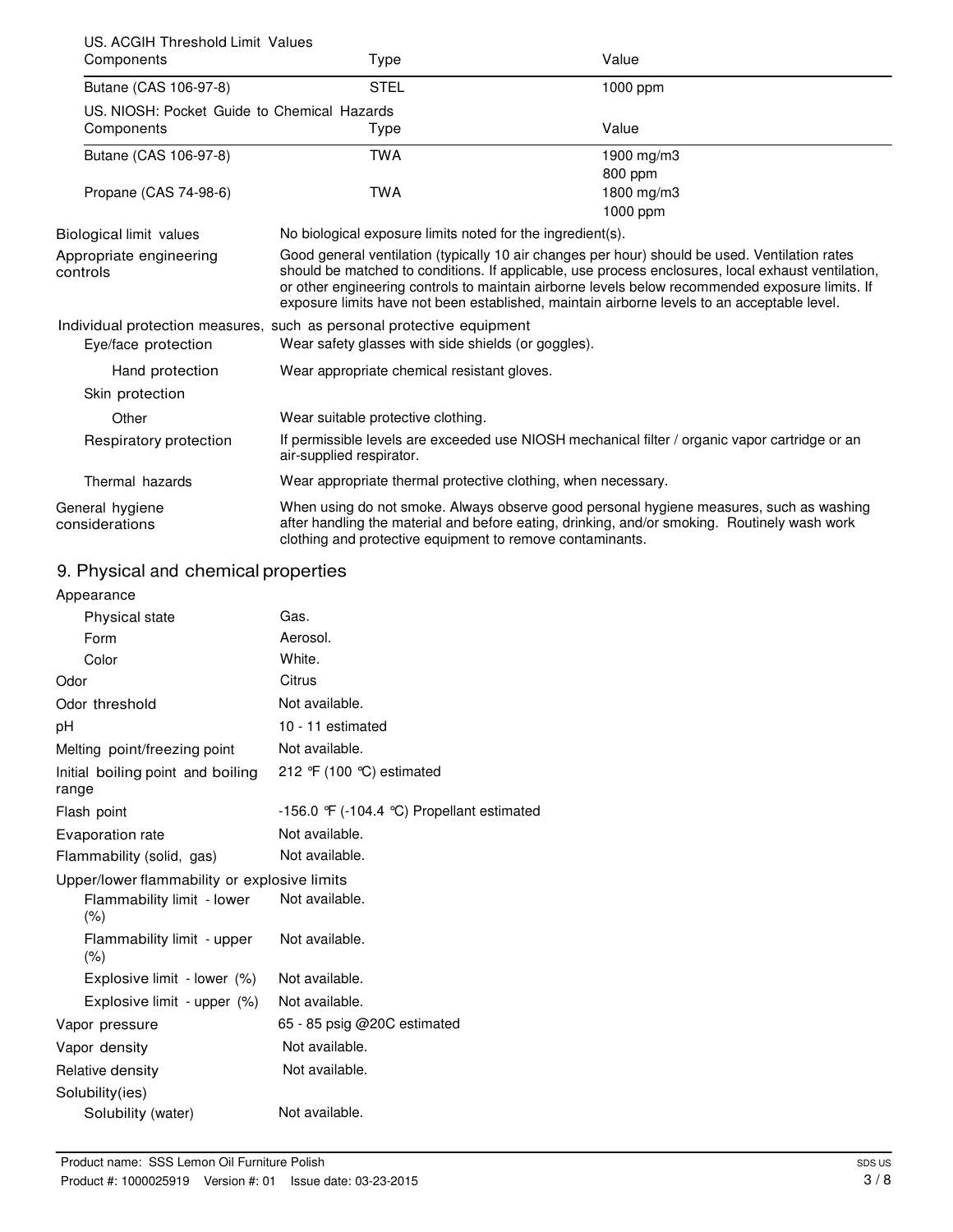| Partition coefficient<br>(n-octanol/water) | Not available.                                                                                |
|--------------------------------------------|-----------------------------------------------------------------------------------------------|
| Auto-ignition temperature                  | Not available.                                                                                |
| Decomposition temperature                  | Not available.                                                                                |
| Viscosity                                  | Not available.                                                                                |
| Other information                          |                                                                                               |
| Specific gravity                           | 0.991 - 1.002 estimated                                                                       |
| 10. Stability and reactivity               |                                                                                               |
| Reactivity                                 | The product is stable and non-reactive under normal conditions of use, storage and transport. |
| Chemical stability                         | Material is stable under normal conditions.                                                   |
| Possibility of hazardous<br>reactions      | Hazardous polymerization does not occur.                                                      |
| Conditions to avoid                        | Avoid temperatures exceeding the flash point. Contact with incompatible materials.            |
| Incompatible materials                     | Strong oxidizing agents.                                                                      |
| Hazardous decomposition<br>products        | No hazardous decomposition products are known.                                                |

# 11. Toxicological information

| Information on likely routes of exposure                                           |                                                          |  |  |
|------------------------------------------------------------------------------------|----------------------------------------------------------|--|--|
| Ingestion                                                                          | Expected to be a low ingestion hazard.                   |  |  |
| Inhalation                                                                         | No adverse effects due to inhalation are expected. Skin  |  |  |
| contact                                                                            | No adverse effects due to skin contact are expected.     |  |  |
| Eye contact                                                                        | Direct contact with eyes may cause temporary irritation. |  |  |
| Symptoms related to the<br>physical, chemical and<br>toxicological characteristics | Direct contact with eyes may cause temporary irritation. |  |  |

## Information on toxicological effects

#### Acute toxicity

| Components                           | <b>Species</b>                                                                                                      | <b>Test Results</b>    |
|--------------------------------------|---------------------------------------------------------------------------------------------------------------------|------------------------|
| Butane (CAS 106-97-8)                |                                                                                                                     |                        |
| Acute                                |                                                                                                                     |                        |
| Inhalation                           |                                                                                                                     |                        |
| <b>LC50</b>                          | Mouse                                                                                                               | 1237 mg/l, 120 Minutes |
|                                      |                                                                                                                     | 52 %, 120 Minutes      |
|                                      | Rat                                                                                                                 | 1355 mg/l              |
| Propane (CAS 74-98-6)                |                                                                                                                     |                        |
| Acute                                |                                                                                                                     |                        |
| Inhalation                           |                                                                                                                     |                        |
| <b>LC50</b>                          | Mouse                                                                                                               | 1237 mg/l, 120 Minutes |
|                                      |                                                                                                                     | 52 %, 120 Minutes      |
|                                      | Rat                                                                                                                 | 1355 mg/l              |
|                                      |                                                                                                                     | 658 mg/l/4h            |
|                                      | * Estimates for product may be based on additional component data not shown.                                        |                        |
| Skin corrosion/irritation            | Prolonged skin contact may cause temporary irritation.                                                              |                        |
| Serious eye damage/eye<br>irritation | Direct contact with eyes may cause temporary irritation.                                                            |                        |
| Respiratory or skin sensitization    |                                                                                                                     |                        |
| Respiratory sensitization            | Not available.                                                                                                      |                        |
| Skin sensitization                   | This product is not expected to cause skin sensitization.                                                           |                        |
| Germ cell mutagenicity               | No data available to indicate product or any components present at greater than 0.1% are<br>mutagenic or genotoxic. |                        |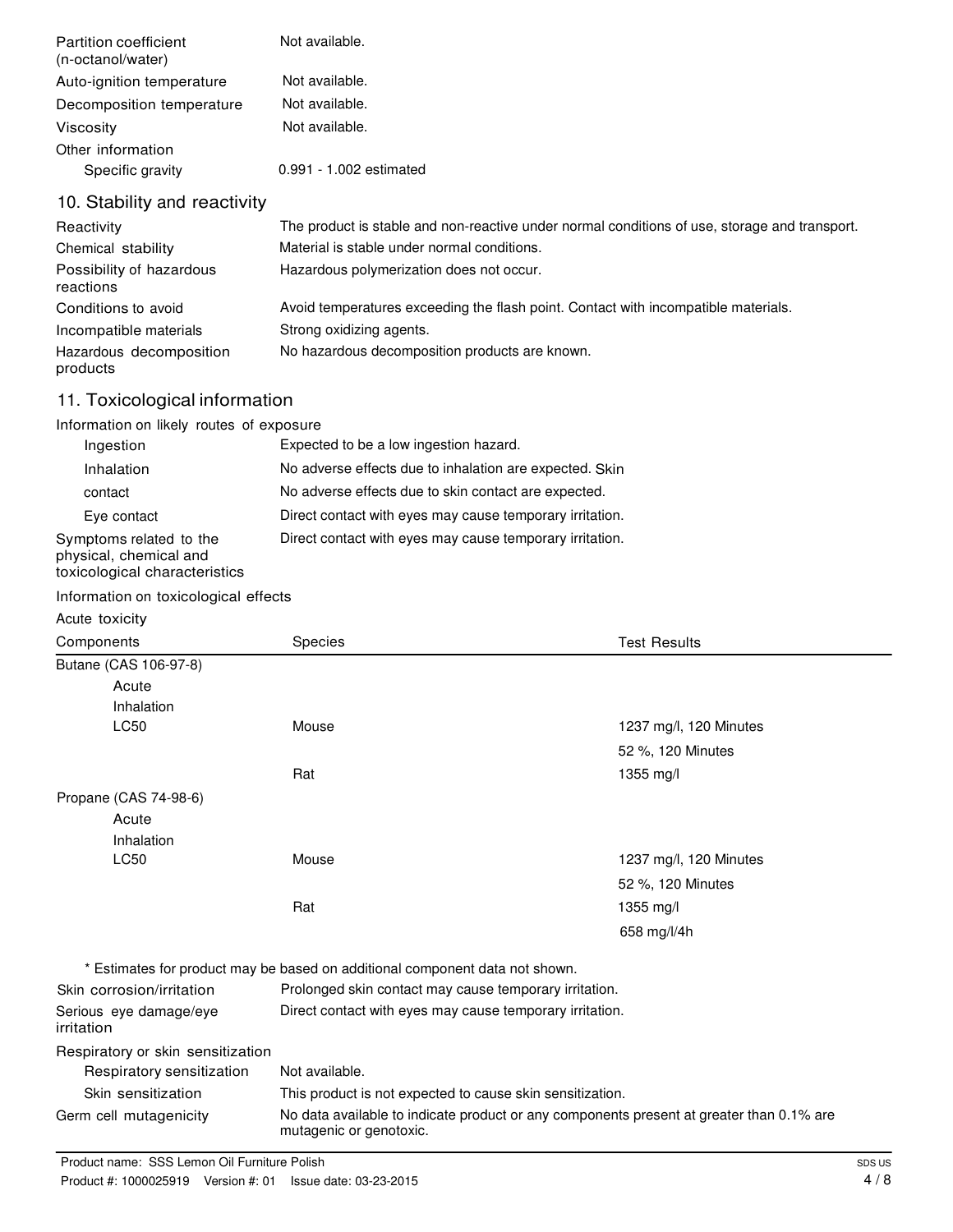| Carcinogenicity                                       | This product is not considered to be a carcinogen by IARC, ACGIH, NTP, or OSHA. |  |
|-------------------------------------------------------|---------------------------------------------------------------------------------|--|
|                                                       | OSHA Specifically Regulated Substances (29 CFR 1910.1001-1050)                  |  |
| Not listed.                                           |                                                                                 |  |
| Reproductive toxicity                                 | This product is not expected to cause reproductive or developmental effects.    |  |
| Specific target organ toxicity -<br>single exposure   | Not classified.                                                                 |  |
| Specific target organ toxicity -<br>repeated exposure | Not classified.                                                                 |  |
| Aspiration hazard                                     | Not likely, due to the form of the product.                                     |  |

12. Ecological information

| Ecotoxicity                                       | Harmful to aquatic life with long lasting effects.                                                                                                                                         |  |  |
|---------------------------------------------------|--------------------------------------------------------------------------------------------------------------------------------------------------------------------------------------------|--|--|
| Persistence and degradability                     | No data is available on the degradability of this product.                                                                                                                                 |  |  |
| Bioaccumulative potential                         | No data available.                                                                                                                                                                         |  |  |
| Partition coefficient n-octanol / water (log Kow) |                                                                                                                                                                                            |  |  |
| <b>Butane</b>                                     | 2.89                                                                                                                                                                                       |  |  |
| Propane                                           | 2.36                                                                                                                                                                                       |  |  |
| Mobility in soil                                  | No data available.                                                                                                                                                                         |  |  |
| Other adverse effects                             | No other adverse environmental effects (e.g. ozone depletion, photochemical ozone creation<br>potential, endocrine disruption, global warming potential) are expected from this component. |  |  |

### 13. Disposal considerations

| Disposal instructions                    | Collect and reclaim or dispose in sealed containers at licensed waste disposal site. Contents<br>under pressure. Do not puncture, incinerate or crush. Do not allow this material to drain into<br>sewers/water supplies. Do not contaminate ponds, waterways or ditches with chemical or used<br>container. Dispose of contents/container in accordance with local/regional/national/international<br>regulations. |
|------------------------------------------|---------------------------------------------------------------------------------------------------------------------------------------------------------------------------------------------------------------------------------------------------------------------------------------------------------------------------------------------------------------------------------------------------------------------|
| Local disposal regulations               | Dispose in accordance with all applicable regulations.                                                                                                                                                                                                                                                                                                                                                              |
| Hazardous waste code                     | The waste code should be assigned in discussion between the user, the producer and the waste<br>disposal company.                                                                                                                                                                                                                                                                                                   |
| Waste from residues / unused<br>products | Dispose of in accordance with local regulations. Empty containers or liners may retain some<br>product residues. This material and its container must be disposed of in a safe manner (see:<br>Disposal instructions).                                                                                                                                                                                              |
| Contaminated packaging                   | Empty containers should be taken to an approved waste handling site for recycling or disposal.<br>Since emptied containers may retain product residue, follow label warnings even after container is<br>emptied. Do not re-use empty containers.                                                                                                                                                                    |

### 14. Transport information

| <b>DOT</b>                   |                                                                                                                                                    |
|------------------------------|----------------------------------------------------------------------------------------------------------------------------------------------------|
| UN number                    | UN1950                                                                                                                                             |
| UN proper shipping name      | Aerosols, flammable                                                                                                                                |
| Transport hazard class(es)   |                                                                                                                                                    |
| Class                        | 2.1                                                                                                                                                |
| Subsidiary risk              |                                                                                                                                                    |
| Label(s)                     | 2.1                                                                                                                                                |
| Packing group                | Not applicable.                                                                                                                                    |
| Special precautions for user | Read safety instructions, SDS and emergency procedures before handling. Read safety<br>instructions, SDS and emergency procedures before handling. |
| Special provisions           | N82                                                                                                                                                |
| Packaging exceptions         | 306                                                                                                                                                |
| Packaging non bulk           | None                                                                                                                                               |
| Packaging bulk               | None                                                                                                                                               |
|                              | This product meets the exception requirements of section 173.306 as a limited quantity and may be shipped as a limited quantity.                   |

Until 12/31/2020, the "Consumer Commodity - ORM-D" marking may still be used in place of the new limited quantity diamond mark for packages of UN 1950 Aerosols. Limited quantities require the limited quantity diamond mark on cartons after 12/31/20 and may be used now in place of the "Consumer Commodity ORM-D" marking and both may be displayed concurrently.

| UN number               | UN1950              |
|-------------------------|---------------------|
| UN proper shipping name | Aerosols, flammable |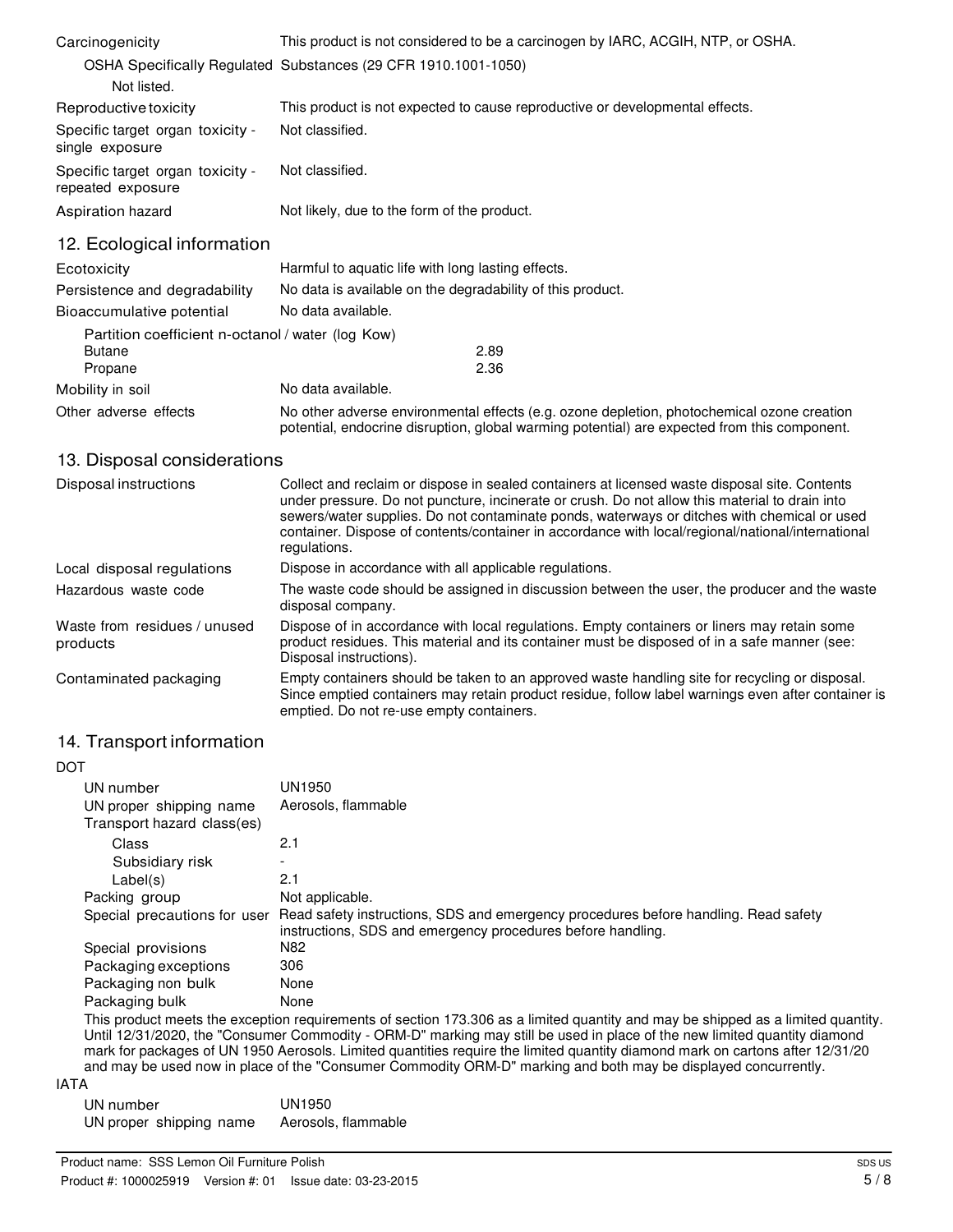| Transport hazard class(es)      |                                                                                                                                                    |
|---------------------------------|----------------------------------------------------------------------------------------------------------------------------------------------------|
| Class                           | 2.1                                                                                                                                                |
| Subsidiary risk                 |                                                                                                                                                    |
| Label(s) Packing                | 2.1                                                                                                                                                |
| group Environmental             | Not applicable.                                                                                                                                    |
| hazards ERG Code                | No.                                                                                                                                                |
|                                 | 101                                                                                                                                                |
| Special precautions for user    | Read safety instructions, SDS and emergency procedures before handling. Read safety<br>instructions, SDS and emergency procedures before handling. |
| Other information               |                                                                                                                                                    |
| Passenger and cargo<br>aircraft | Allowed.                                                                                                                                           |
| Cargo aircraft only             | Allowed.                                                                                                                                           |
| <b>Packaging Exceptions</b>     | LTD QTY                                                                                                                                            |
| <b>IMDG</b>                     |                                                                                                                                                    |
| UN number                       | UN1950                                                                                                                                             |
| UN proper shipping name         | <b>AEROSOLS</b>                                                                                                                                    |
| Transport hazard class(es)      |                                                                                                                                                    |
| Class                           | 2.1                                                                                                                                                |
| Subsidiary risk                 |                                                                                                                                                    |
| Label(s) Packing                | 2.1                                                                                                                                                |
| group Environmental             | Not applicable.                                                                                                                                    |
| hazards                         |                                                                                                                                                    |
| Marine pollutant                | No.                                                                                                                                                |
| EmS                             | $F-D. S-U$                                                                                                                                         |
| Special precautions for user    | Read safety instructions, SDS and emergency procedures before handling. Read safety<br>instructions, SDS and emergency procedures before handling. |
| Packaging Exceptions            | LTD QTY                                                                                                                                            |
| Transport in bulk according to  | Not applicable.                                                                                                                                    |
| Annex II of MARPOL 73/78 and    |                                                                                                                                                    |

# the IBC Code

DOT



IATA; IMDG



# 15. Regulatory information

US federal regulations This product is a "Hazardous Chemical" as defined by the OSHA Hazard Communication Standard, 29 CFR 1910.1200. All components are on the U.S. EPA TSCA Inventory List.

TSCA Section 12(b) Export Notification (40 CFR 707, Subpt. D)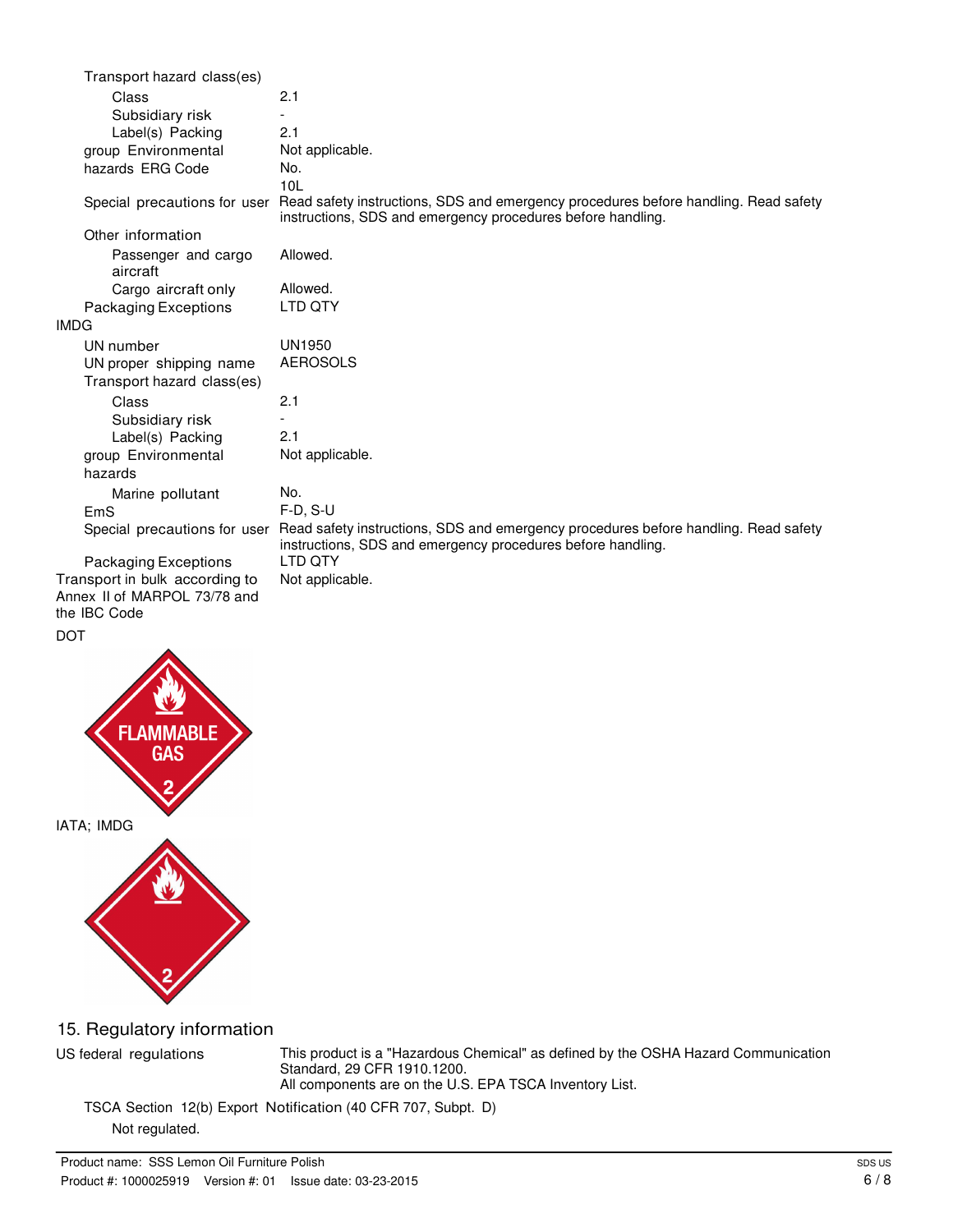| CERCLA Hazardous Substance List (40 CFR 302.4)                                                     |                                                                                                                     |                                     |                                                                                                                          |                                                |                                                |
|----------------------------------------------------------------------------------------------------|---------------------------------------------------------------------------------------------------------------------|-------------------------------------|--------------------------------------------------------------------------------------------------------------------------|------------------------------------------------|------------------------------------------------|
| Not listed.                                                                                        |                                                                                                                     |                                     |                                                                                                                          |                                                |                                                |
| SARA 304 Emergency release notification                                                            |                                                                                                                     |                                     |                                                                                                                          |                                                |                                                |
| Not regulated.<br>OSHA Specifically Regulated Substances (29 CFR 1910.1001-1050)<br>Not listed.    |                                                                                                                     |                                     |                                                                                                                          |                                                |                                                |
| Superfund Amendments and Reauthorization Act of 1986 (SARA)                                        |                                                                                                                     |                                     |                                                                                                                          |                                                |                                                |
| Hazard categories                                                                                  | Immediate Hazard - No<br>Delayed Hazard - No<br>Fire Hazard - Yes<br>Pressure Hazard - No<br>Reactivity Hazard - No |                                     |                                                                                                                          |                                                |                                                |
| SARA 302 Extremely hazardous substance                                                             |                                                                                                                     |                                     |                                                                                                                          |                                                |                                                |
| Chemical name                                                                                      | CAS number                                                                                                          | Reportable<br>quantity              | Threshold<br>planning quantity                                                                                           | Threshold<br>planning quantity,<br>lower value | Threshold<br>planning quantity,<br>upper value |
| Anhydrous Ammonia                                                                                  | 7664-41-7                                                                                                           | 100                                 | 500 lbs                                                                                                                  |                                                |                                                |
| SARA 311/312 Hazardous<br>chemical                                                                 | <b>No</b>                                                                                                           |                                     |                                                                                                                          |                                                |                                                |
| SARA 313 (TRI reporting)<br>Not regulated.                                                         |                                                                                                                     |                                     |                                                                                                                          |                                                |                                                |
| Other federal regulations                                                                          |                                                                                                                     |                                     |                                                                                                                          |                                                |                                                |
| Clean Air Act (CAA) Section 112 Hazardous Air Pollutants (HAPs) List                               |                                                                                                                     |                                     |                                                                                                                          |                                                |                                                |
| Not regulated.<br>Clean Air Act (CAA) Section 112(r) Accidental Release Prevention (40 CFR 68.130) |                                                                                                                     |                                     |                                                                                                                          |                                                |                                                |
| Butane (CAS 106-97-8)<br>Propane (CAS 74-98-6)                                                     |                                                                                                                     |                                     |                                                                                                                          |                                                |                                                |
| Safe Drinking Water Act<br>(SDWA)                                                                  | Not regulated.                                                                                                      |                                     |                                                                                                                          |                                                |                                                |
| US state regulations                                                                               |                                                                                                                     |                                     |                                                                                                                          |                                                |                                                |
| US. Massachusetts RTK - Substance List                                                             |                                                                                                                     |                                     |                                                                                                                          |                                                |                                                |
| Butane (CAS 106-97-8)<br>Propane (CAS 74-98-6)                                                     |                                                                                                                     |                                     |                                                                                                                          |                                                |                                                |
| US. New Jersey Worker and Community Right-to-Know Act<br>Butane (CAS 106-97-8)                     |                                                                                                                     |                                     |                                                                                                                          |                                                |                                                |
| Propane (CAS 74-98-6)<br>US. Pennsylvania Worker and Community Right-to-Know Law                   |                                                                                                                     |                                     |                                                                                                                          |                                                |                                                |
| Butane (CAS 106-97-8)<br>Propane (CAS 74-98-6)<br>US. Rhode Island RTK                             |                                                                                                                     |                                     |                                                                                                                          |                                                |                                                |
| Butane (CAS 106-97-8)<br>Propane (CAS 74-98-6)                                                     |                                                                                                                     |                                     |                                                                                                                          |                                                |                                                |
| US. California Proposition 65                                                                      |                                                                                                                     |                                     | California Safe Drinking Water and Toxic Enforcement Act of 1986 (Proposition 65): This material is not known to contain |                                                |                                                |
| any chemicals currently listed as carcinogens or reproductive toxins.                              |                                                                                                                     |                                     |                                                                                                                          |                                                |                                                |
| International Inventories                                                                          |                                                                                                                     |                                     |                                                                                                                          |                                                |                                                |
| Country(s) or region<br>Australia                                                                  | Inventory name                                                                                                      |                                     | Australian Inventory of Chemical Substances (AICS)                                                                       |                                                | On inventory (yes/no)*<br>No.                  |
| Canada                                                                                             |                                                                                                                     | Domestic Substances List (DSL)      |                                                                                                                          |                                                | Yes                                            |
| Canada                                                                                             |                                                                                                                     | Non-Domestic Substances List (NDSL) |                                                                                                                          |                                                | No.                                            |
| China                                                                                              |                                                                                                                     |                                     | Inventory of Existing Chemical Substances in China (IECSC)                                                               |                                                | No                                             |
| Europe                                                                                             | Substances (EINECS)                                                                                                 |                                     | European Inventory of Existing Commercial Chemical                                                                       |                                                | No.                                            |
| Europe                                                                                             |                                                                                                                     |                                     | European List of Notified Chemical Substances (ELINCS)                                                                   |                                                | No.                                            |
| Japan                                                                                              |                                                                                                                     |                                     | Inventory of Existing and New Chemical Substances (ENCS)                                                                 |                                                | No.                                            |
| Korea                                                                                              |                                                                                                                     | Existing Chemicals List (ECL)       |                                                                                                                          |                                                | No                                             |